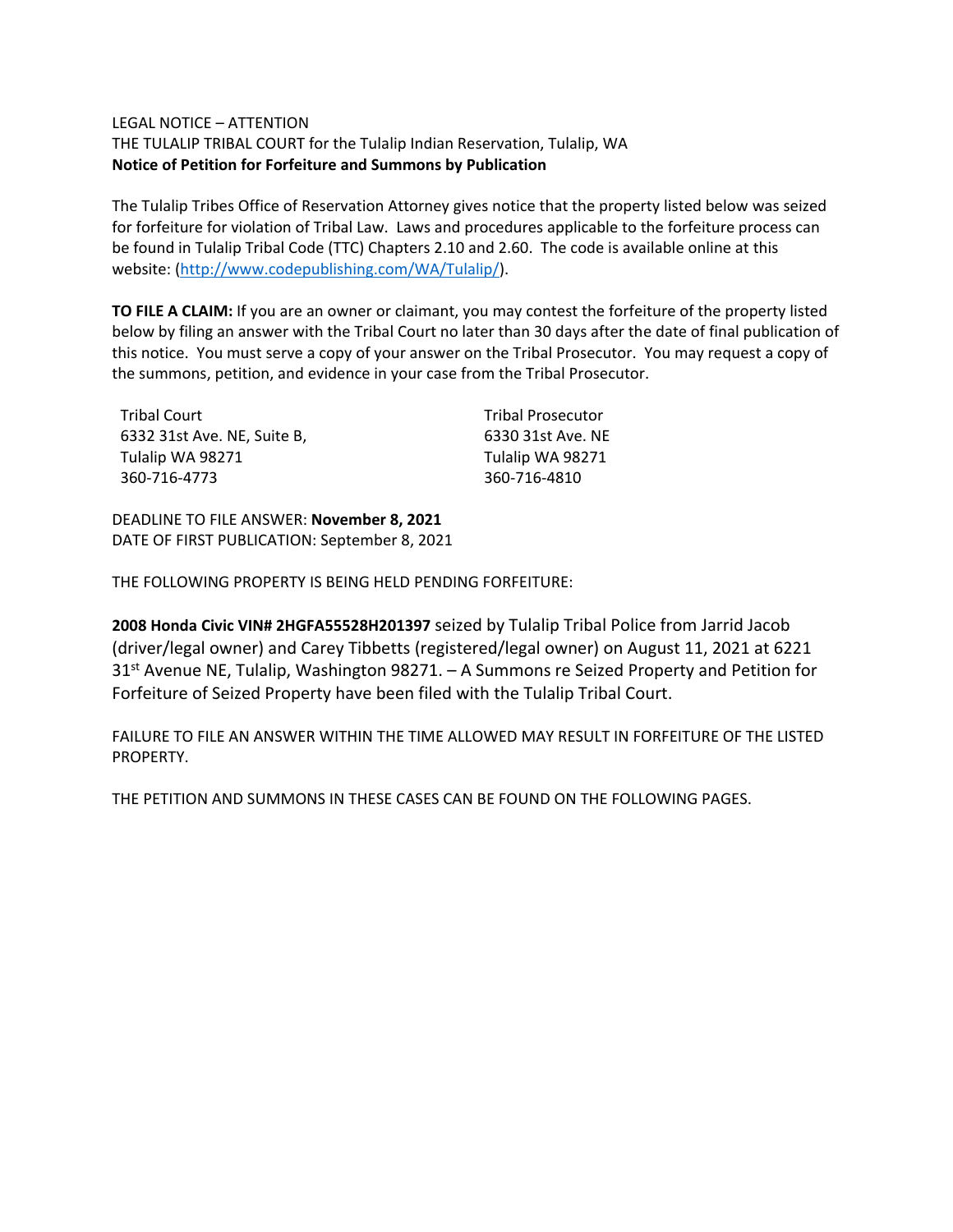|                |                                                                                                      | 2021 AUG 30 PM 1:21                                                                     |  |
|----------------|------------------------------------------------------------------------------------------------------|-----------------------------------------------------------------------------------------|--|
|                |                                                                                                      | TULALIP TRIBAL COURT                                                                    |  |
| 1              |                                                                                                      | CLERK XV                                                                                |  |
| $\overline{2}$ | IN THE TULALIP TRIBAL COURT                                                                          |                                                                                         |  |
| 3              | FOR THE TULALIP INDIAN RESERVATION<br><b>TULALIP, WASHINGTON</b>                                     |                                                                                         |  |
| 4              |                                                                                                      |                                                                                         |  |
| 5              | IN REM THE FORFEITURE OF:                                                                            | NO. TUL-CV-FO-2021- $0478$                                                              |  |
| 6              | 2008 HONDA CIVIC<br>VIN #2HGFA55528H201397                                                           | <b>SUMMONS RE SEIZED PROPERTY</b>                                                       |  |
| 7              |                                                                                                      | TPD Incident No.<br>21-2159<br>Primary Officer<br>J. Jira                               |  |
| 8              |                                                                                                      | (Clerk's Action Required)                                                               |  |
| 9              |                                                                                                      |                                                                                         |  |
| 10             | TO:<br>Jarrid Jacob<br>3529 158 <sup>th</sup> Street SW, Unit A                                      | Carey Tibbetts<br>3529 158 <sup>th</sup> Street SW, Unit A                              |  |
| 11             | Lynnwood, WA 98087                                                                                   | Lynnwood, WA 98087                                                                      |  |
| 12             |                                                                                                      | YOU ARE HEREBY NOTIFIED that the Tulalip Tribes, Plaintiff, by and through its          |  |
| 13             | prosecuting authority, has filed a petition with the Court that seeks to have forfeited, to the      |                                                                                         |  |
| 14             | benefit of the Tribes, certain property that you allegedly own, claim, or have an interest.          |                                                                                         |  |
| 15             |                                                                                                      | Pursuant to Chapter 2.60.070§(4)(a), of the Tulalip Tribes Code of Law, you have thirty |  |
| 16             | (30) days after you have been served the petition and this summons to file with the Court a          |                                                                                         |  |
| 17             | response to the allegations described in the petition. No extension of the time for filing the       |                                                                                         |  |
| 18             | response may be granted. Failure to respond within 30 days may bar you from presenting               |                                                                                         |  |
| 19             | evidence at any later evidentiary hearing regarding the seized property. Further, if no response     |                                                                                         |  |
| 20             | is filed within 30 days after service of the petition and summons, the Court, upon motion of the     |                                                                                         |  |
| 21             | Tribes, shall order the property forfeited to the Tribes.                                            |                                                                                         |  |
| 22             |                                                                                                      | Chapter 2.60.070§(4)(b) governs responses to forfeiture petitions. The Clerk's Office   |  |
| 23             | does not provide legal advice. It is your responsibility to familiarize yourself with the applicable |                                                                                         |  |
| 24             | tribal<br>law—which<br>available<br>from<br>$\mathbf{a}$                                             | Clerk's<br>Office<br>the<br>and<br>on-line<br>at:                                       |  |
| 25             | http://www.codepublishing.com/WA/Tulalip/                                                            |                                                                                         |  |
| 26             |                                                                                                      |                                                                                         |  |

ORICHNAL

FIFD

 $\bullet$ 

**SUMMONS** TUL-CV-FO-2021-

 $\hat{\mathcal{L}}$ 

 $\sim$ 

TULALIP TRIBES PROSECUTOR'S OFFICE<br>6330 - 31<sup>5T</sup> Ave NE<br>Tulalip, WA 98271<br>PH (360) 716-4810; FAX (360) 716-0658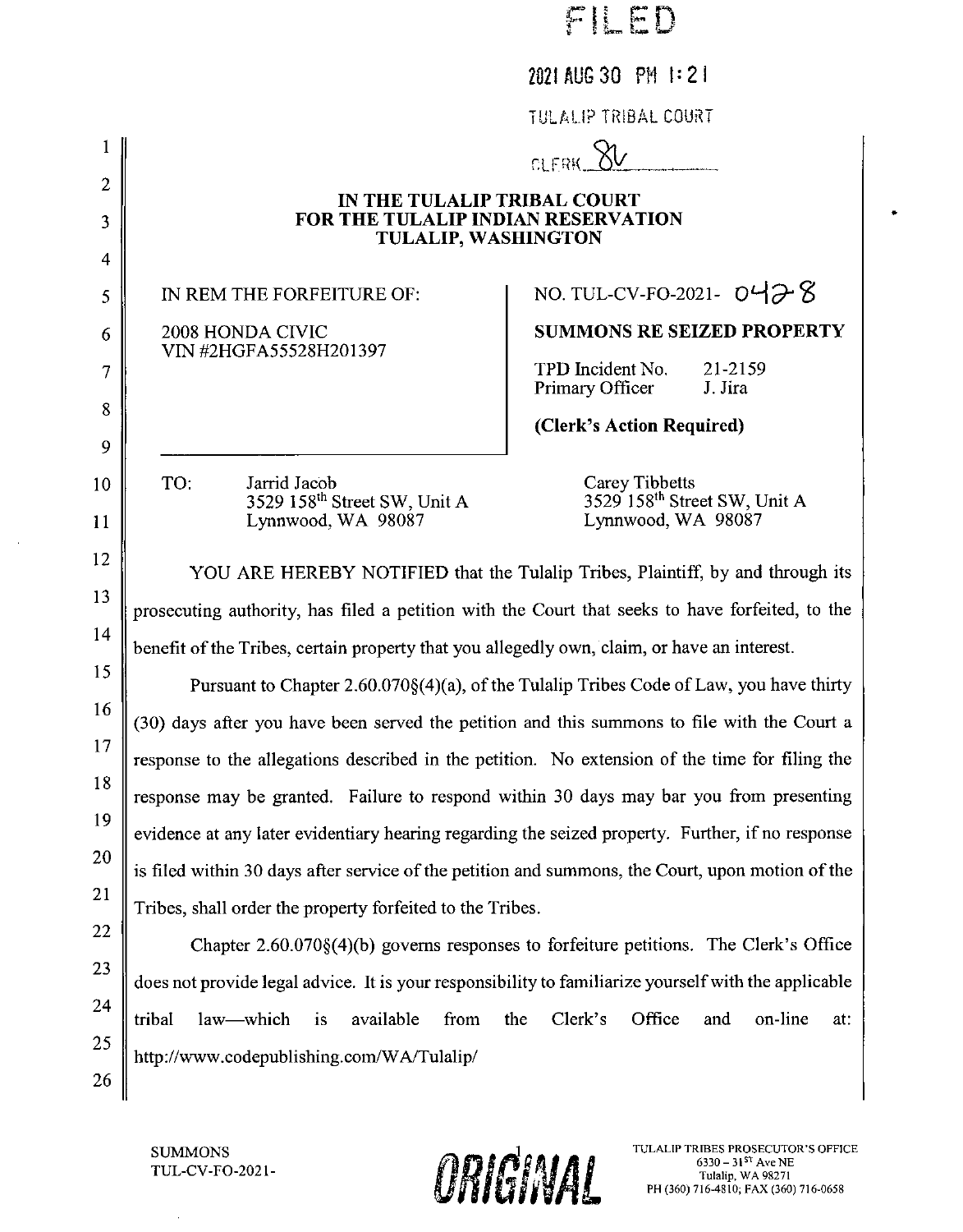| 1                       | Your response must be mailed to, or personally filed with, the Clerk's Office at 6332-  |
|-------------------------|-----------------------------------------------------------------------------------------|
| $\overline{c}$          | 31 <sup>st</sup> Ave NE, Suite B, Tulalip WA 98271.                                     |
| 3                       | Questions regarding the petition should be addressed to the Tulalip Tribes Prosecutor's |
| $\overline{\mathbf{4}}$ | Office at 360-716-4810, not to the Clerk's Office.                                      |
| 5                       |                                                                                         |
| 6                       | DATED this ______ day of September, 2021.                                               |
| 7                       |                                                                                         |
| 8                       |                                                                                         |
| 9                       | <b>CLERK OF THE COURT</b>                                                               |
| 10                      |                                                                                         |
| 11                      |                                                                                         |
| 12                      |                                                                                         |
| 13                      |                                                                                         |
| 14                      |                                                                                         |
| 15                      |                                                                                         |
| 16                      |                                                                                         |
| 17                      |                                                                                         |
| 18                      |                                                                                         |
| 19                      |                                                                                         |
| <b>20</b>               |                                                                                         |
| 21                      |                                                                                         |
| 22                      |                                                                                         |
| 23                      |                                                                                         |
| 24                      |                                                                                         |
| 25                      |                                                                                         |
| 26                      |                                                                                         |

 $\sim$   $\sim$ 

 $\hat{\mathcal{A}}$ 

 $\bar{\omega}$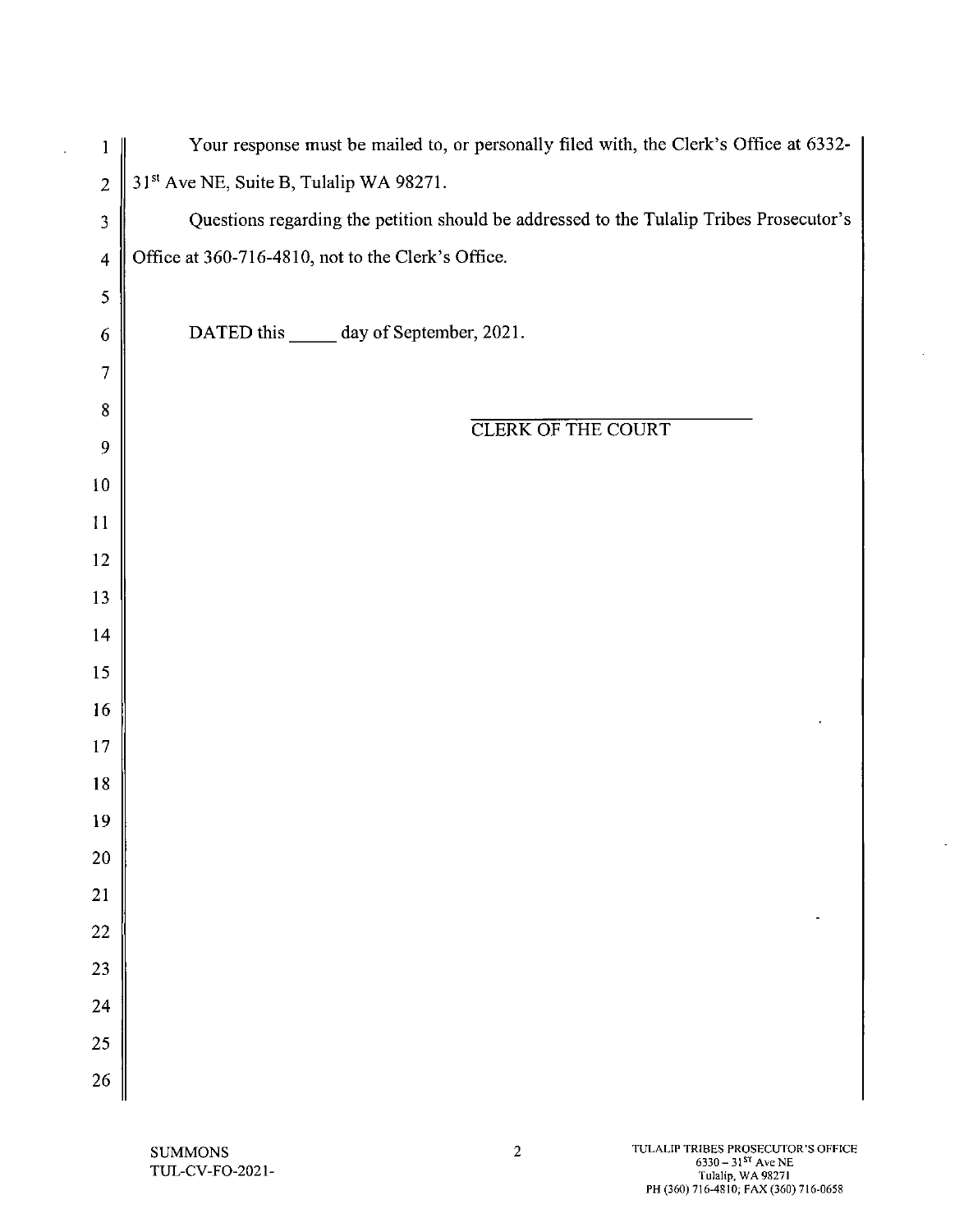|  | ê | -41 |  | ۰<br>ъ |
|--|---|-----|--|--------|
|--|---|-----|--|--------|

2021 AUG 30 PM 1:21

TULALIP TRIBAL COURT

| 2                |                                                                                                           |                                                                                                                                                 |  |
|------------------|-----------------------------------------------------------------------------------------------------------|-------------------------------------------------------------------------------------------------------------------------------------------------|--|
| 3<br>4           | IN THE TULALIP TRIBAL COURT<br>FOR THE TULALIP INDIAN RESERVATION<br><b>TULALIP, WASHINGTON</b>           |                                                                                                                                                 |  |
| 5<br>6<br>7<br>8 | IN REM THE FORFEITURE OF:<br>2008 HONDA CIVIC<br>VIN #2HGFA55528H201397                                   | NO. TUL-CV-FO-2021- $O428$<br>PETITION FOR FORFEITURE OF<br><b>SEIZED PROPERTY</b><br>21-2159<br>TPD Incident No.<br>Primary Officer<br>J. Jira |  |
| 9                |                                                                                                           |                                                                                                                                                 |  |
| 10               |                                                                                                           | COMES NOW the Tulalip Tribes, Plaintiff, by and through its prosecuting authority, to                                                           |  |
| 11               | petition the Court to institute proceedings for the forfeiture of the property described in section       |                                                                                                                                                 |  |
| 12               | I, below. The Court has subject matter jurisdiction over these proceedings, and this Petition is          |                                                                                                                                                 |  |
| 13               | made pursuant to, Chapter 2.60 of the Tulalip Tribes Code of Law.                                         |                                                                                                                                                 |  |
| 14               | <b>SUBJECT PROPERTY</b><br>I.                                                                             |                                                                                                                                                 |  |
| 15               |                                                                                                           | As described in detail in Tulalip Police Incident Report #21-2159, which is on file with                                                        |  |
| 16               | the Tulalip Tribal Court under this cause number, on or about the 11 <sup>th</sup> day of August, 2021,   |                                                                                                                                                 |  |
| 17               | Tulalip Tribal Police (TPD) seized a 2008 Honda Civic & VIN #2HGFA55528H201397 from                       |                                                                                                                                                 |  |
| 18               | Jarrid Jacob (driver/legal owner) in the vicinity of 6221 31 <sup>st</sup> Avenue NE, Tulalip, Washington |                                                                                                                                                 |  |
| 19               | in connection with narcotics trafficking on the Tulalip Reservation.                                      |                                                                                                                                                 |  |
| 20               | <b>AUTHORITY</b><br>П.                                                                                    |                                                                                                                                                 |  |
| 21               | Because the Subject Vehicle was used or was intended to be used to facilitate the                         |                                                                                                                                                 |  |
| 22               | transportation, sale, receipt, possession, or concealment of a controlled substance, listed               |                                                                                                                                                 |  |
| 23               | chemical, or proceeds from the sale of a controlled substance in violation of Tulalip Law, it is          |                                                                                                                                                 |  |
| 24               | subject to forfeiture pursuant to Tulalip Tribal Code 2.60.020§(5).                                       |                                                                                                                                                 |  |
| 25               |                                                                                                           |                                                                                                                                                 |  |
| 26               |                                                                                                           |                                                                                                                                                 |  |
|                  |                                                                                                           |                                                                                                                                                 |  |

PETITION FOR FORFEITURE OF SEIZED PROPERTY TUL-CV-FO-2021**TULALIP TRIBES PROSECUTOR'S OFFICE**<br>6103 - 31<sup>57</sup> Ave NE, Suite B<br>Tulalip, WA 98271 PH (360) 716-4810; FAX (360) 716-0658